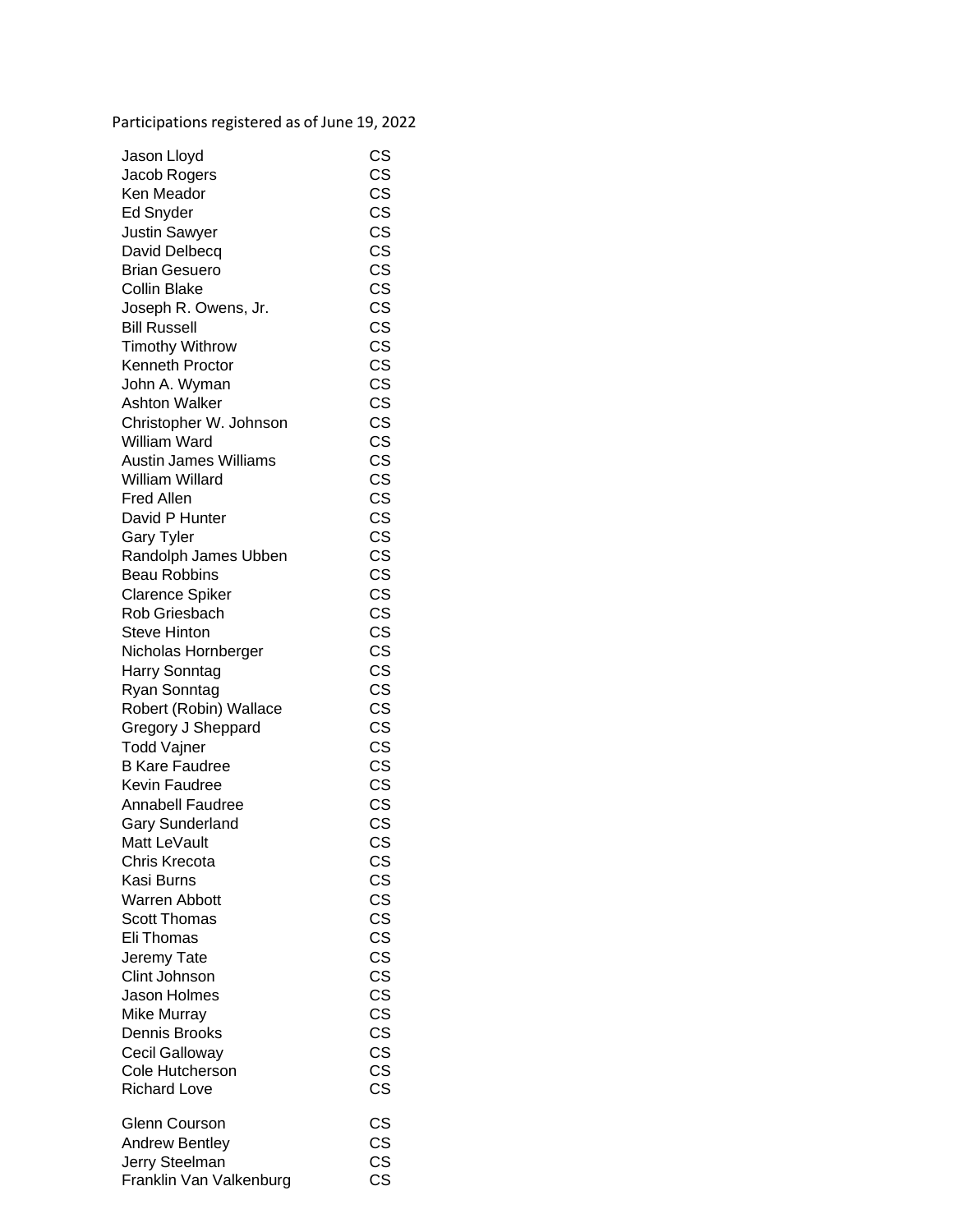| <b>Heath Fleming</b><br><b>Allen Saunders</b><br>James Smith<br>Dustin Q Hussey<br>Alan Eney<br><b>Greg Churchill</b><br><b>Chris Mesimer</b><br>Kenneth Peeples<br>Keith Brady<br>David Robinette<br><b>Taylor Reeves</b><br>Ron Lauser<br><b>Timothy Smith</b> | СS<br><b>CS</b><br>CS<br>CS<br>CS<br>CS<br><b>CS</b><br>CS<br>CS<br>CS<br>CS<br><b>CS</b><br><b>CS</b> |
|------------------------------------------------------------------------------------------------------------------------------------------------------------------------------------------------------------------------------------------------------------------|--------------------------------------------------------------------------------------------------------|
| John Lambert                                                                                                                                                                                                                                                     | <b>CS</b>                                                                                              |
| Jimmy Fowler                                                                                                                                                                                                                                                     | <b>CS</b>                                                                                              |
| Robert Hester                                                                                                                                                                                                                                                    | <b>CS</b>                                                                                              |
| Greg Randall                                                                                                                                                                                                                                                     | <b>CS</b>                                                                                              |
| lain Densmore                                                                                                                                                                                                                                                    | <b>CS</b>                                                                                              |
| Jeremy Ashby                                                                                                                                                                                                                                                     | <b>CS</b>                                                                                              |
| <b>Bacil Ashby</b>                                                                                                                                                                                                                                               | <b>CS</b>                                                                                              |
| <b>Mark Trimpe</b>                                                                                                                                                                                                                                               | <b>CS</b>                                                                                              |
| <b>Phoenix Trimpe</b>                                                                                                                                                                                                                                            | <b>CS</b>                                                                                              |
| Jason Studenwalt                                                                                                                                                                                                                                                 | <b>CS</b>                                                                                              |
| <b>Walter Rohrbacher</b>                                                                                                                                                                                                                                         | <b>CS</b>                                                                                              |
| David Rose                                                                                                                                                                                                                                                       | <b>CS</b>                                                                                              |
| Kevin Legg                                                                                                                                                                                                                                                       | <b>CS</b>                                                                                              |
| Christopher Stanton                                                                                                                                                                                                                                              | CS                                                                                                     |
| <b>Frederick Fletcher</b>                                                                                                                                                                                                                                        | <b>CS</b>                                                                                              |
| Samuel Marshall                                                                                                                                                                                                                                                  | CS                                                                                                     |
| <b>Frank Gatlin</b>                                                                                                                                                                                                                                              | CS                                                                                                     |
| <b>Russell Sirk</b>                                                                                                                                                                                                                                              | CS                                                                                                     |
| Patrick Heelen                                                                                                                                                                                                                                                   | CS                                                                                                     |
| <b>Christopher Stevens</b>                                                                                                                                                                                                                                       | <b>CS</b>                                                                                              |
| Joseph Minacapelli                                                                                                                                                                                                                                               | CS                                                                                                     |
| Shawn Johnson                                                                                                                                                                                                                                                    | CS                                                                                                     |
| <b>Michael Tomlinson</b>                                                                                                                                                                                                                                         | CS                                                                                                     |
| <b>Fred Polston</b>                                                                                                                                                                                                                                              | CS                                                                                                     |
| Randy Burbage                                                                                                                                                                                                                                                    | CS                                                                                                     |
| <b>Robert Richardson</b>                                                                                                                                                                                                                                         | <b>CS</b>                                                                                              |
| David Rentz                                                                                                                                                                                                                                                      | CS                                                                                                     |
| Loren O'Donnell                                                                                                                                                                                                                                                  | CS                                                                                                     |
| <b>Hugh Taylor</b>                                                                                                                                                                                                                                               | CS                                                                                                     |
| Jack Ungaro                                                                                                                                                                                                                                                      | СS                                                                                                     |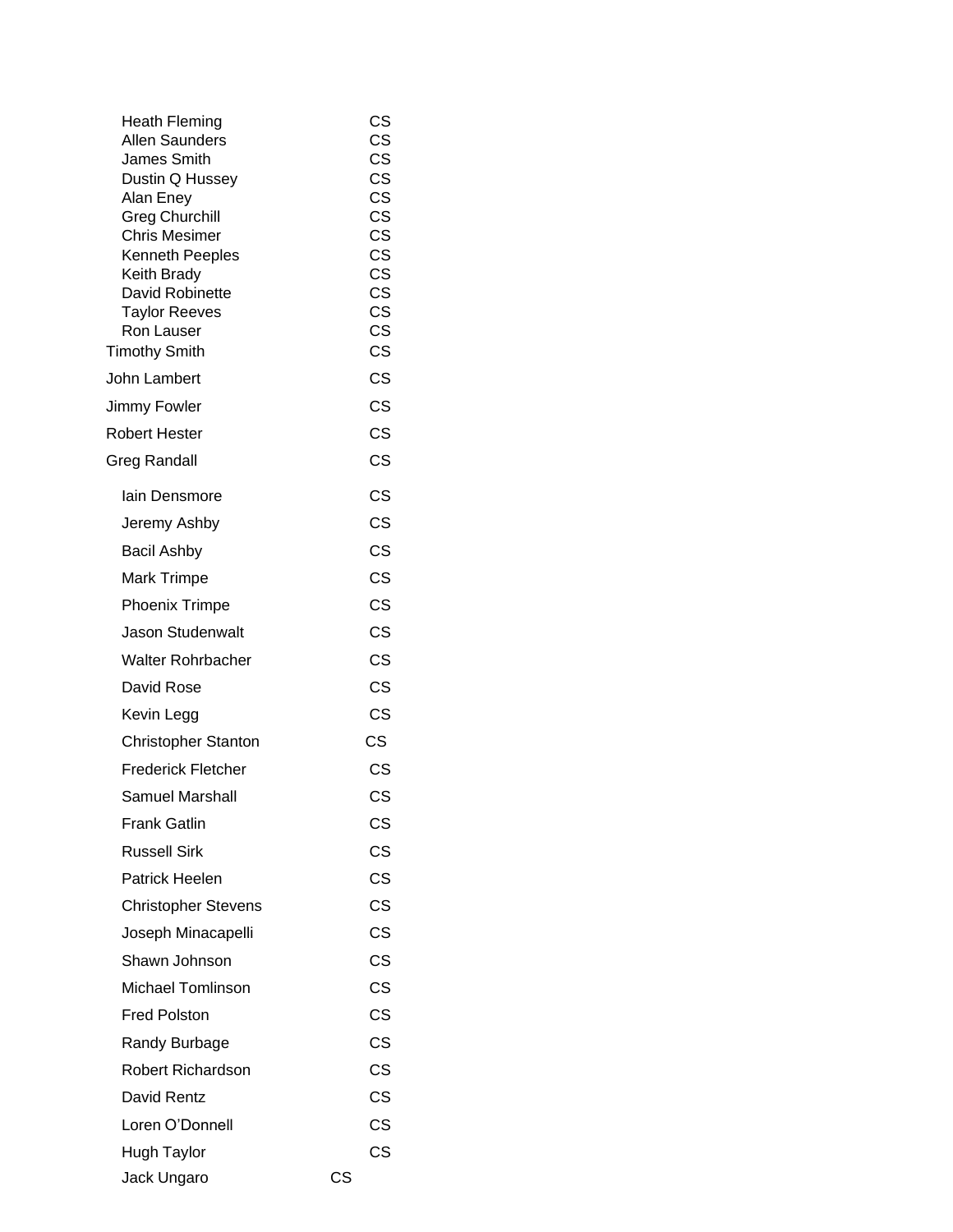| <b>Brandon Wood</b>       | CS        |
|---------------------------|-----------|
| <b>Ray Miller</b>         | <b>CS</b> |
| Michael O'Neale           | CS        |
| <b>Claude Sinclair</b>    | <b>CS</b> |
| Marc Cheek                | CS        |
| Justin Connor             | CS        |
| <b>Curtis Utz</b>         | CS        |
| <b>Scott Ullery</b>       | CS        |
| <b>Russell Dashiell</b>   | CS        |
| <b>Matthew Conroy</b>     | <b>CS</b> |
| James Shillinglaw         | <b>CS</b> |
| <b>Michael Nichols</b>    | CS        |
| William McGowan           | <b>CS</b> |
| David James               | CS        |
| George Whitton            | <b>CS</b> |
| <b>Bruce Raich</b>        | CS        |
| Ronald Marcinko           | <b>CS</b> |
| John Bibber               | CS        |
| Jordan Blosser            | CS        |
| Steve McFaden             | <b>CS</b> |
| Chris Atkinson            | <b>CS</b> |
| <b>Travis Hebert</b>      | <b>CS</b> |
| <b>Bryan Townes</b>       | <b>CS</b> |
| <b>Zachary Spires</b>     | <b>CS</b> |
| <b>Kevin Barnes</b>       | CS        |
| William Davis             | СS        |
| Lee Rogers                | СS        |
| Jackson Rogers            | CS        |
| <b>Bob VanDerveer</b>     | <b>CS</b> |
| <b>Brad Ireland</b>       | CS        |
| <b>Ronnie Stanley</b>     | <b>CS</b> |
| Caleb McBride             | CS        |
| <b>Christopher Cooper</b> | <b>CS</b> |
| Larry Allen               | CS        |
| Jason Cross               | <b>CS</b> |
| David James               | CS        |
| Ray Swearingen            | CS        |
| Joshua Pugh               | CS        |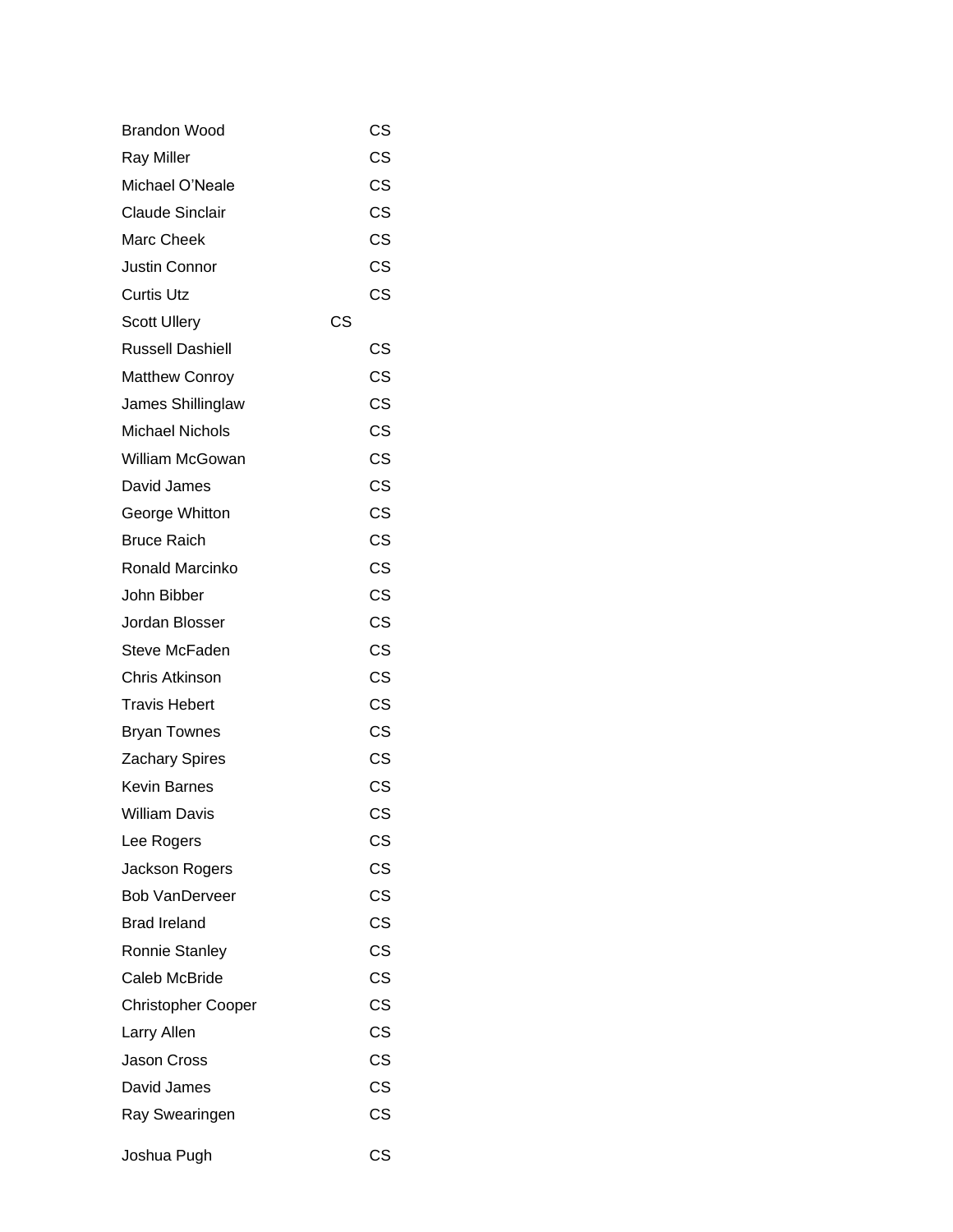- Jonathan Wright CS
- Don Scott CS
- Ronnie Lambert CS
- Kenneth Holland CS
- Carson Hood CS
- Jerry Hicks CS
- Mike Scott CS
- Hiram Grantham CS
- Martin D'Autrechy CS
- Chris Roberts **CS**
- Fred Burt CS
- Robert Heitler **CS**
- Alexander Swain CS
- Bernard Brown CS
- Bryan Kilby **CS**
- Patrick Lynch CS
- James Tester **CS**
- Christopher Call CS
- John Dewitt CS

| Michael Wolfe | US |
|---------------|----|
| James Owens   | US |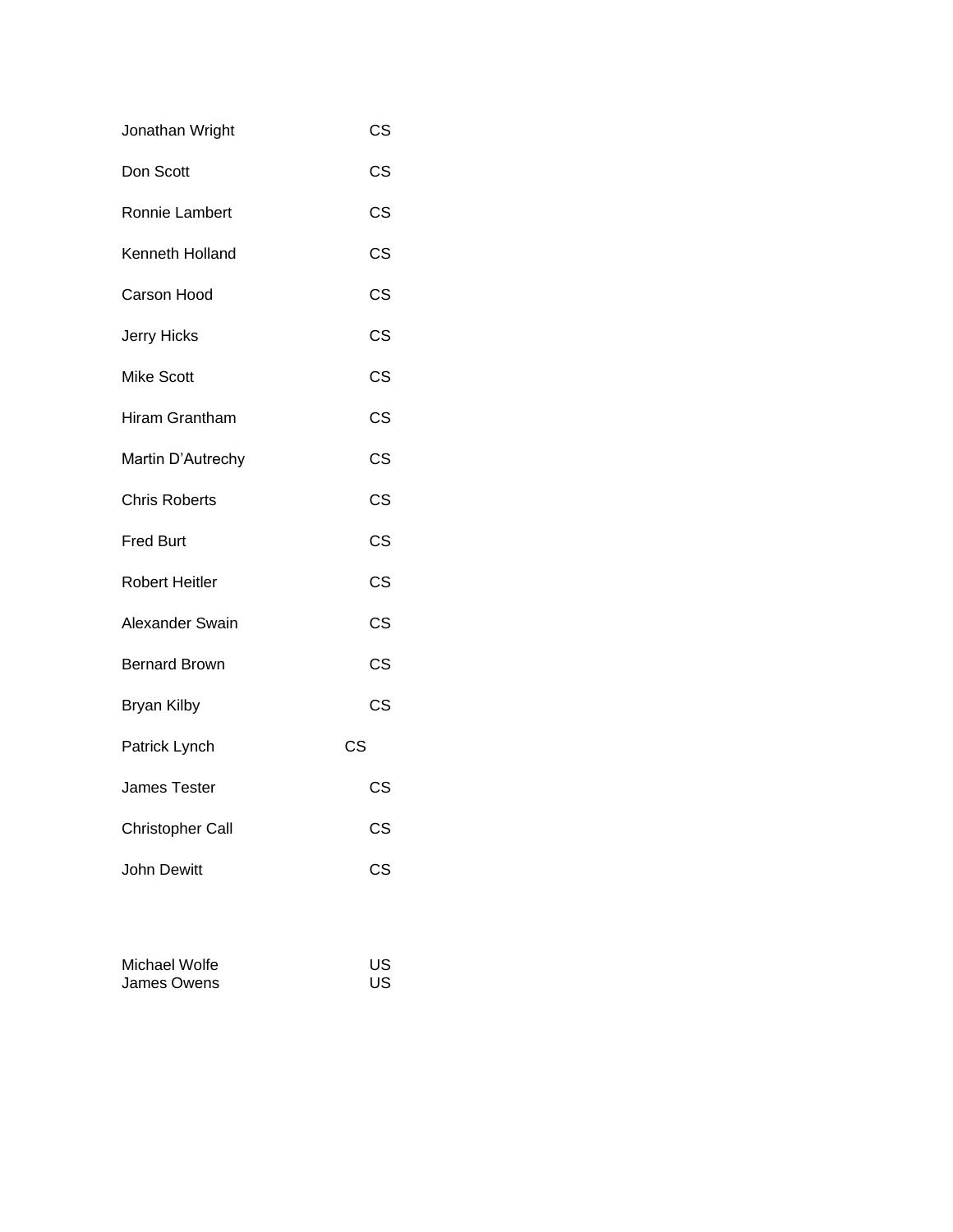| <b>Paul Martin Flemming</b> | US |
|-----------------------------|----|
| <b>Fred Grogan</b>          | US |
| Jason Griffeth              | US |
| Doug Cooper                 | US |
| <b>Gary Schwartz</b>        | US |
| Daniel Sieh                 | US |
| David Michel                | US |
| David Bloom                 | US |
| Rob Westbrook               | US |
| <b>Taylor Pullen</b>        | US |
| Marc J. Benedict            | US |
| Dale Murray                 | US |
| Jonathan Psotka             | US |
| Ken Derrenbacher            | US |
| <b>Matt Borders</b>         | US |
| <b>Gary Carlberg</b>        | US |
| Nicholas J Lewis            | US |
| Ruslan Jack Jakovlevs       | US |
| <b>Chris Kidder</b>         | US |
| Karl Feldmeyer              | US |
| John Welker                 | US |
| John Welker Jr              | US |
| <b>James Reilly</b>         | US |
| <b>Jeff Cheeks</b>          | US |
| Tom Alexander               | US |
| George Edward Craven        | US |
| Javan Harrell               | US |
| <b>Bruce Milligan</b>       | US |
| <b>Charles T. Harrell</b>   | US |
| Paul Martinello             | US |
| Henry J Schmied             | US |
| Joseph Abernathy            | US |
| Peter Abernathy             | US |
| William Lynch               | US |
| <b>Gary Nelson</b>          | US |
| Kurtis Klotzbuecher         | US |
| Jacob Machamer              | US |
| Douglas Urbanski            | US |
| Joe Bordonaro               | US |
| <b>Jason Smith</b>          | US |
| Evan Windahl                | US |
| Matt Moon                   | US |
| <b>Rolf Madole</b>          | US |
| Brian O'Shaughnessy         | US |
| Aaron Hooks                 | US |
| John Taylor                 | US |
| Josh Wales                  | US |
| <b>Timothy Faudree</b>      | US |
| <b>Daniel Faudree</b>       | US |
| Joshua Ford                 | US |
| <b>Matthew Ford</b>         | US |
| Caleb Ford                  | US |
| Martin Goff                 | US |
| Aaron Harvey                | US |
| <b>Robert Diehl</b>         | US |
| <b>Charles Pinkham</b>      | US |
| <b>Mark McNierney</b>       | US |